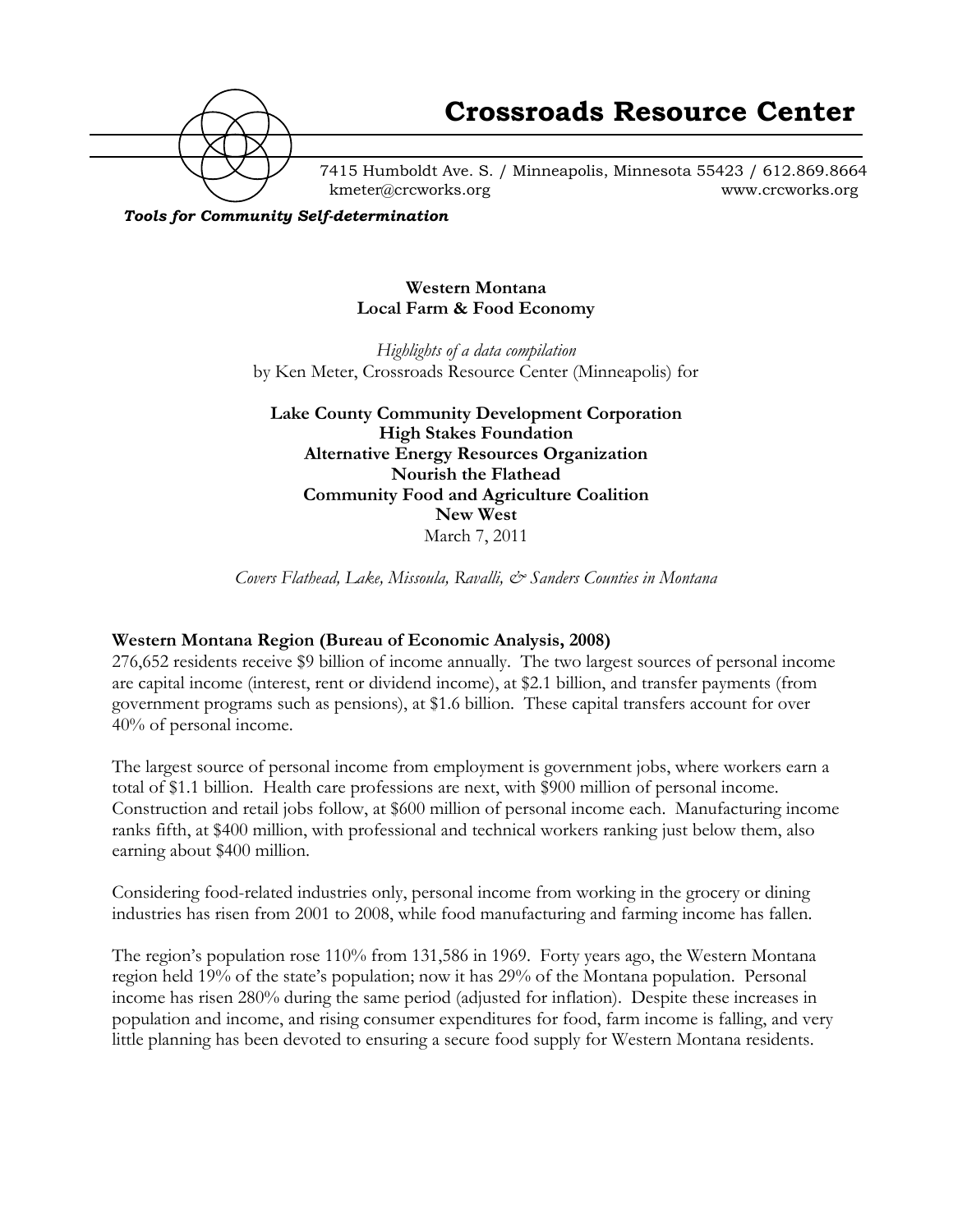## **Issues affecting low-income residents of the region:**

90,529 Western Montana residents (34%) earn less than 185% of federal poverty guidelines. At this level of income, children qualify for free or reduced-price lunch at school. These lower-income residents spend \$186 million each year buying food, including \$29 million of SNAP benefits (Supplemental Nutrition Assistance Program, formerly known as food stamps) and additional millions in WIC (Women, Infants and Children) coupons. The region's farmers receive a combined total of \$5 million in subsidies (thirty-year average, 1979-2008), mostly to raise crops such as wheat and barley that are sold as commodities, not to feed local residents. *Data from Federal Census American Community Survey, 2005-2009, Bureau of Labor Statistics, & Bureau of Economic Analysis.*

Nine percent of Western Montana households (nearly 24,000 residents) earn less than \$10,000 per year. *Source: Federal Census; American Community Survey, 2005-2009.*

27% of adults aged 18-64 in the Kalispell metro area have no health insurance (2009). No recent data were available for Missoula, but in 2006, 19% of all Missoula metro area adults lacked insurance. Statewide rate was 21% in 2009. *Source: Centers for Disease Control. Data on health conditions is reported for the state and for metro areas only.*

### **Food-related health conditions:**

6% of Kalispell metro residents (2009), and 4.7% of Missoula metro residents (2006), have been diagnosed with diabetes. The statewide rate was 7% (2009). *Source: Centers for Disease Control.* Medical costs for treating diabetes and related conditions in Western Montana are estimated at \$159 million per year. *Source: American Diabetes Association cost calculator.*

61% of Kalispell metro residents were overweight (36%) or obese (25%) in 2009. 54% of Missoula metro residents were overweight (40%) or obese (14%) in 2006. 62% of Montana residents were overweight (38%) or obese (24%) in 2009. *Source: Centers for Disease Control.*

63% of Kalispell metro area adults report they have at least 30 minutes of moderate physical activity five or more days per week, or vigorous physical activity for 20 or more minutes three or more days per week.No data were available for Missoula metro area residents for recent years*. Source: Centers for Disease Control.*

30% of Kalispell metro area residents reported in 2009 that they eat five or more servings of fruit or vegetables each day. 70% do not. This is a key indicator of health, since proper fruit and vegetable consumption has been connected to better health outcomes. No data were available for the Missoula metro area for recent years. Statewide, 26% of residents reported in 2009 that they eat five or more servings each day. *Source: Centers for Disease Control.*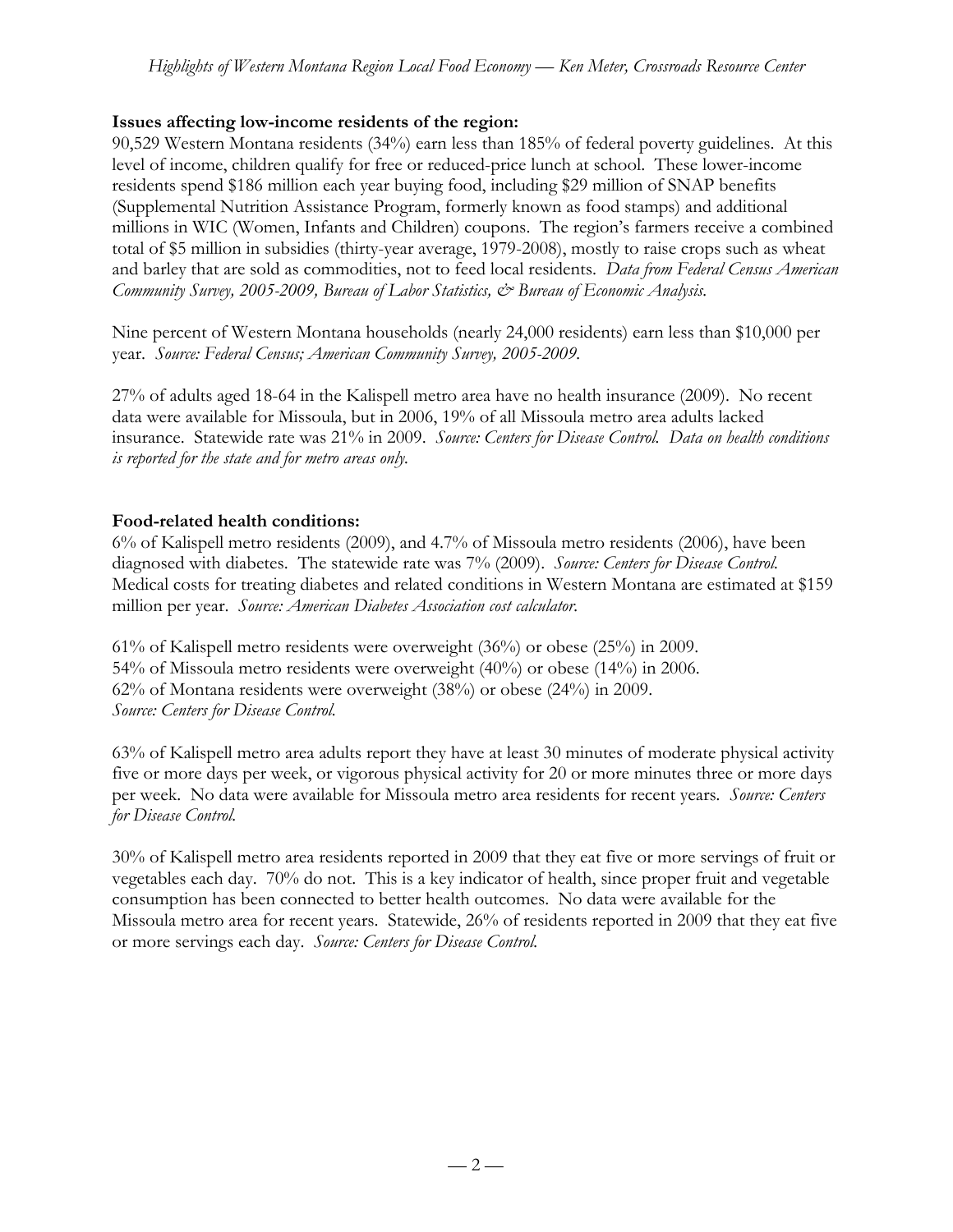# **The region's farms (Census of Agriculture, 2007)**

*Census of Agriculture data for 2007 were released February 4, 2009*

*The Census of Agriculture defines a "farm" as "an operation that produces, or would normally produce and sell, \$1,000 or more of agricultural products per year."*

*Land:*

- 5,113 farms. This is 17% of Montana farms.
- 225 (4.4%) of these are 1,000 acres or more in size.
- 2,901 (57%) farms are less than 50 acres.
- Average farm size is 347 acres, 17% of the state average of 2,079 acres.
- The region has 1.8 million acres of land in farms.
- This amounts to 3% of the state's farmland.
- The region holds 200,000 acres of harvested cropland; 2% of Montana's total.
- 2,936 farms (57%) have a total of 215,000 acres of irrigated land.
- This is 11% of Montana's irrigated acreage.
- 723 farms receive water from the Bureau of Reclamation.
- Average value of land and buildings per farm is \$807,759. This is half of the state average of \$1.6 million.

## *Sales:*

*With the exception of foods sold directly to consumers (see below), farmers typically sell commodities to wholesalers, brokers or manufacturers hat require further processing or handling to become consumer items. The word "commodities" is used in this report to mean the crops and livestock sold by farmers through these wholesale channels. The term "products" encompasses commodity sales, direct sales, and any other sales.*

- \$141 million of crops and livestock sold (2007).
- \$58 million of crops sold (41% of sales).
- \$83 million of livestock and products sold (59% of sales).
- 3,615 (71%) of the region's farms had sales of less than \$10,000 in 2007.
- Total sales from these smaller farms was \$7 million, 5% of the region's farm commodity sales.
- 267 farms  $(5\%)$  had sales of more than \$100,000.
- Total sales from these larger farms was \$92 million, 65% of farm commodity sales.
- 67% of region farms (3,447 of 5,113) reported net losses in 2007, far higher than the state total of 49%.

#### *Production Expenses:*

- Depreciation charges were the single most important production expense for Western Montana farmers, totaling \$21 million.
- Feed purchases ranked second, at \$17 million.
- Supplies, repairs, and maintenance costs totaled nearly \$17 million.
- Farmers spent \$16 million to hire laborers.
- Interest expenses totaled \$13 million.
- Gasoline, fuels, and oil costs totaled \$12 million.
- Purchases of livestock totaled \$11 million.
- Western Montana farmers paid nearly \$11 million in property taxes.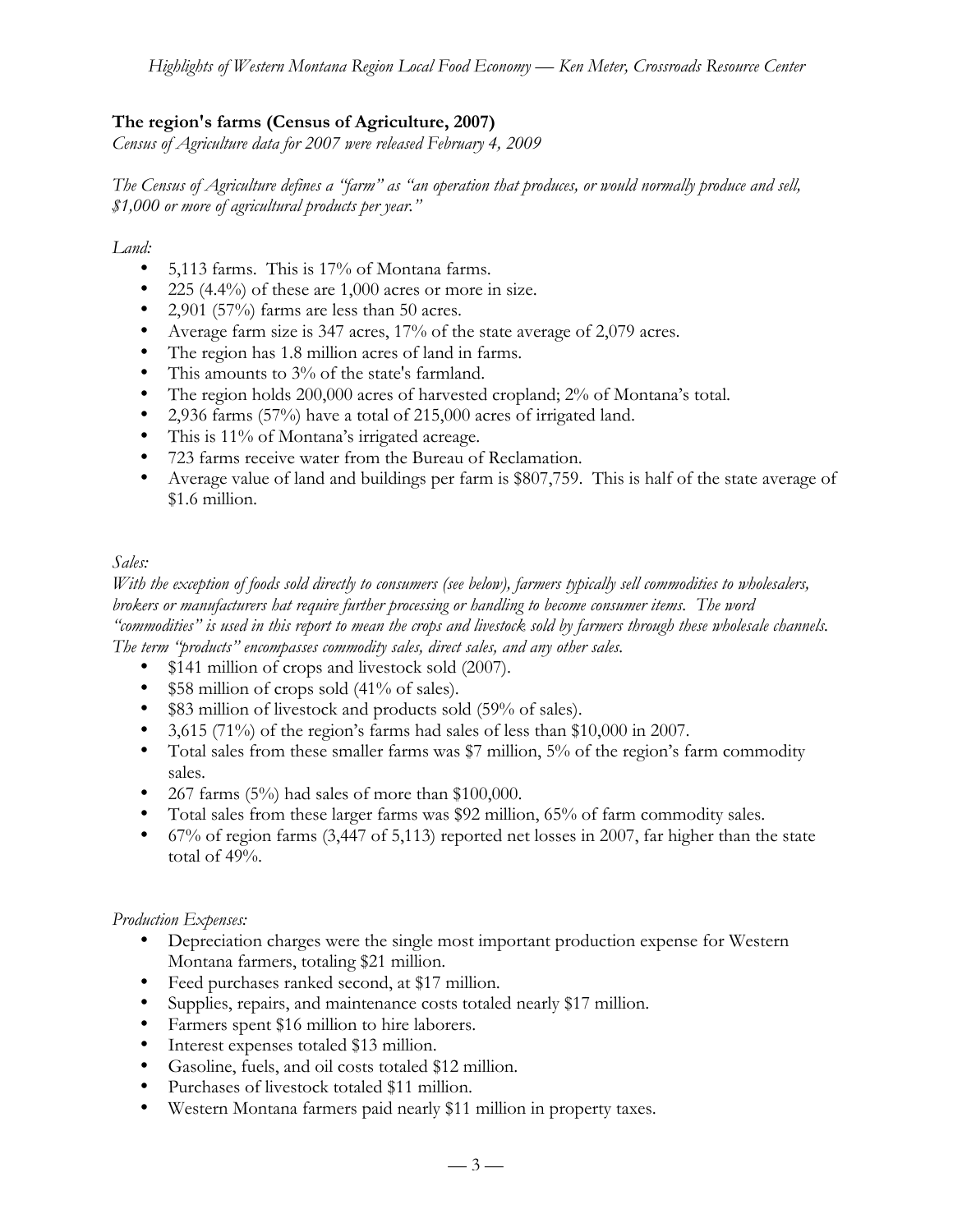## *Cattle & Dairy:*

- 1,710 ranches and farms hold an inventory of 110,105 cattle.
- 82,790 cattle were sold in 2007 for total sales of \$58 million, a 26% increase over 2002 sales of \$46 million.
- 59 farms raise 3,238 milk cows. Milk and dairy sales totaled \$11.5 million.
- 2,189 farms produced 341,942 tons of forage crops (hay, etc.) on 142,945 acres, with 1,360 farms selling \$12 million.
- 19 farms raised 35,638 tons of corn for greenchop or silage, on 1,603 acres.

### *Other livestock & animal products:*

- 101 farms hold an inventory of 2,009 hogs and pigs.
- Hog and pig sales totaled \$602,000 from 124 farms.
- 3,653 hogs and pigs were sold in 2007.
- 244 farms hold an inventory of 7,664 sheep and lambs.
- 231 farms sold \$583,000 of sheep and goats.
- 369 farms raised poultry or eggs. This is an increase of 167% in the number of farms selling poultry from 2002 to 2007.
- Poultry and egg sales for the region's farmers totaled more than \$186,000. *[Sales figures for poultry and eggs were not released by USDA for Ravalli County, in an effort to protect confidentiality, so these sales totals are incomplete.]*
- 467 farms hold an inventory of 10,294 laying hens.
- 531 Western Montana farms sold \$4.3 million of horses and ponies.

## *Grains, Dry Edible Beans, Oil Crops, and others:*

- 16 farms sold more than \$816,000 (126,464 bushels) of corn on 1,159 acres in 2007. *[Sales figures for corn sales were not released by USDA for Flathead or Sanders County, in an effort to protect confidentiality, so these sales totals are incomplete.]*
- 132 of the region's farmers sold 1.5 million bushels of wheat, both spring and winter wheat, raised on 28,834 acres.
- The region's wheat crop was sold for \$8.5 million, 1% of the state's wheat sales.
- 48 farms raised 141,536 bushels of oats on 1,947 acres.
- 119 farms produced 861,241 bushels of barley on 13,839 acres, worth at least \$2.4 million. *[Sales figures for barley sales were not released by USDA for Missoula or Sanders County, in an effort to protect confidentiality, so these sales totals are incomplete.]*

*Vegetables & Melons (some farmers state that Ag Census data does not fully represent vegetable production):*

- 139 farms sold at least \$10 million of vegetables from 2,850 acres. *[Sales figures for vegetables were not released by USDA for Ravalli County, in an effort to protect confidentiality, so these sales totals are incomplete.]*
- This is 44% of the vegetable farms in the state of Montana, and at least 26% of state vegetable sales.
- The number of farms raising vegetables in the region increased 65% from 2002 to 2007.
- 56 farms sell potatoes.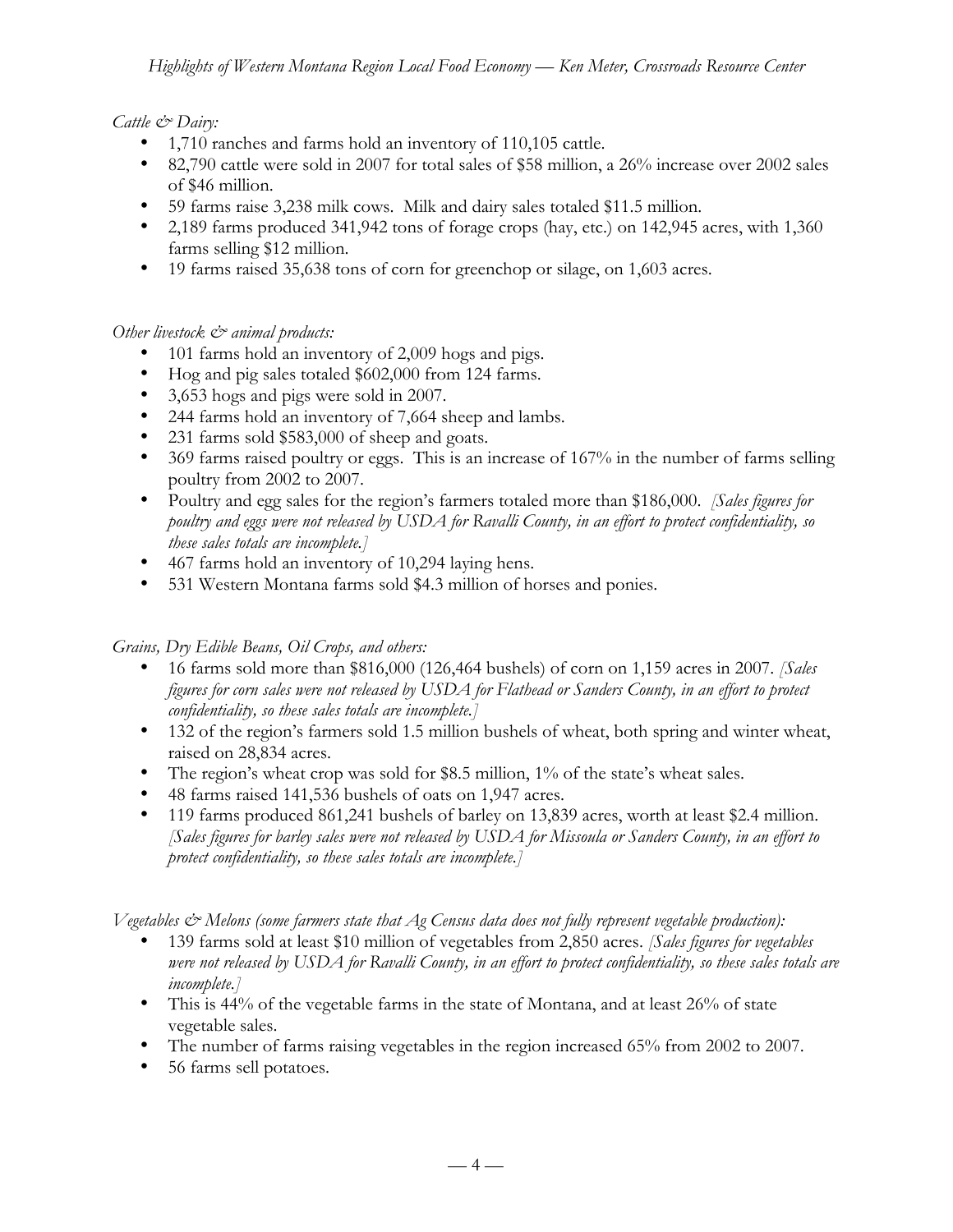*Fruits (some farmers state that Ag Census data does not fully represent fruit production):*

- The region has 359 farms with a total of 1,417 acres of orchards.
- Fruit and nut sales totaled more than \$6.6 million. *[Sales figures for fruits and nuts were not released by USDA for Missoula or Ravalli County, in an effort to protect confidentiality, so these sales totals are incomplete.]*
- The number of farms raising fruit in the region increased 8% from 2002 to 2007.

#### *Nursery and Greenhouse plants*

- 186 farms sold \$15.5 million of nursery and ornamental crops.
- The number of farms selling nursery items increased 16% from 2002 to 2007, and sales increased 18%.
- 32 farms sell Christmas trees.

### *Direct and organic sales:*

- 489 farms sold \$2 million of food directly to consumers. This is an 11% rise in the number of farms (439 in 2002) selling direct, and a 22% increase in direct sales, from 2002 to 2007.
- The Western Montana region sold 32% of all direct food sales recorded in the state, and holds 38% of the state's farms that sell directly.
- Direct sales accounted for 1.4% of the region's farm product sales, 3.5 times the national average of 0.4%.
- 53 farms market through community supported agriculture (CSA).
- 262 of the region's farms produce value-added products.
- 786 farms in the region sold organic foods (\$1.1 million or more in sales).
- This is 36% of Montana's organic farms.

*Conservation practices:*

- 759 (15%) farms use conservation methods such as no-till, limited tilling, filtering field runoff to remove chemicals, fencing animals to prevent them from entering streams, etc.
- 1,325 farms practice rotational management or intensive grazing.
- 66 farms generate energy or electricity on the farm.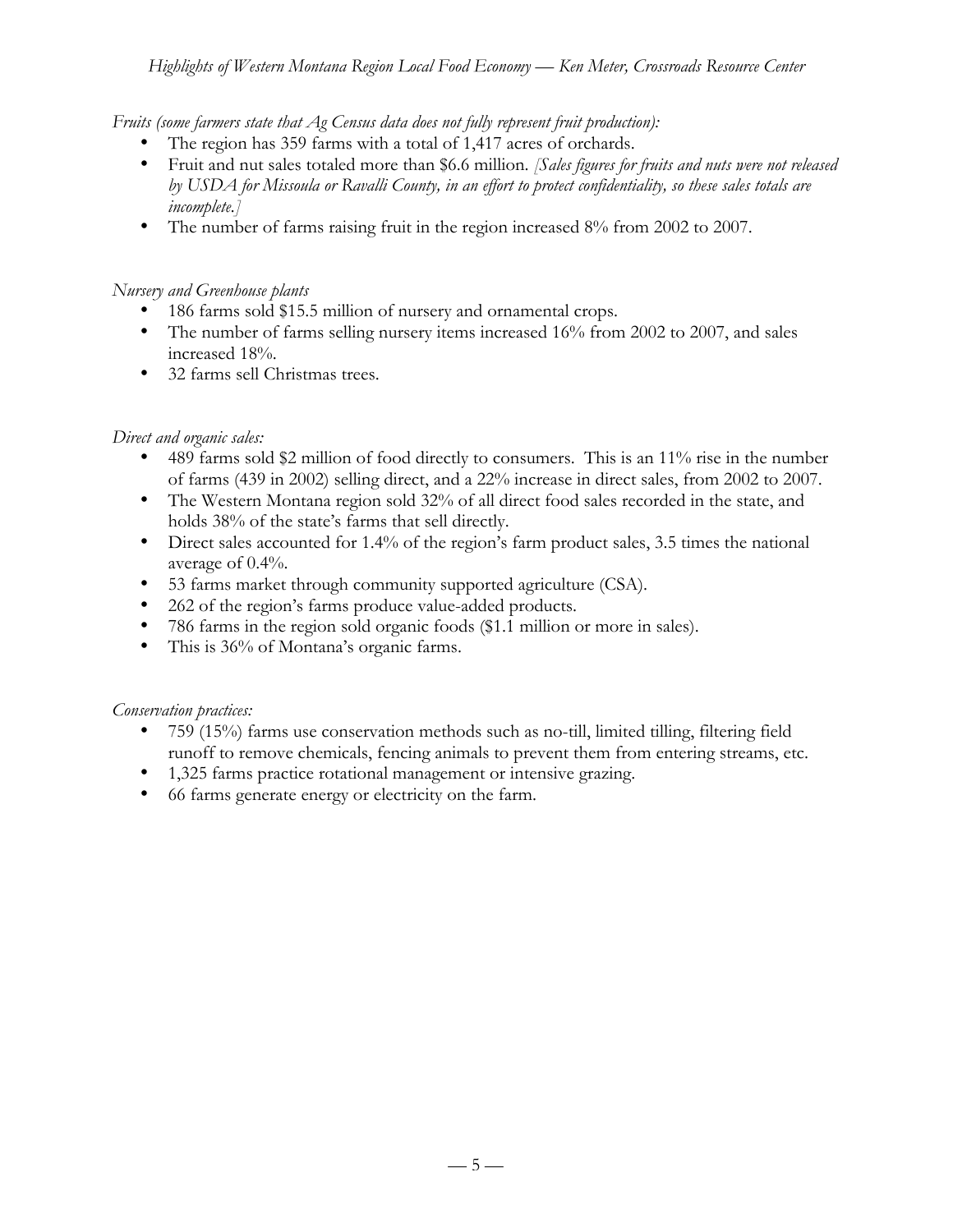# **County Highlights**

### **Flathead County highlights (Agriculture Census 2007):**

- 1,094 farms. This is 2% more than in 2002.
- 251,597 acres of land in farms.
- Average farm size is 230 acres, up 6% from 2002.
- \$33 million of farm products sold in 2007.
- Of this, \$17 million (52%) was earned selling crops.
- Sales of livestock and related products totaled \$16 million (48%).
- Most prevalent farm size was 10-49 acres, with 472 farms in this category.
- Ranks 1<sup>st</sup> in Montana for sales of "other animals," with \$5.7 million. *[This category includes animals other than cattle, sheep, goats, hogs, or poultry].*
- Ranks  $1<sup>st</sup>$  in state for sales of nursery and ornamental crops, with \$5.2 million.
- Ranks 1<sup>st</sup> in Montana for sales of Christmas trees, with \$144,000.
- Ranks  $2<sup>nd</sup>$  in state for acres of Christmas trees, with 1,021.<br>• Ranks  $3<sup>rd</sup>$  in Montana for fruit and nut production with \$3
- Ranks  $3<sup>rd</sup>$  in Montana for fruit and nut production, with \$347,000 in sales.
- Ranks  $5<sup>th</sup>$  in Montana for aquaculture, with \$130,000 in sales.
- Ranks  $6<sup>th</sup>$  in state for sales of vegetables, with \$1.05 million.<br>• Ranks  $6<sup>th</sup>$  in state for sales of borses and popies, with \$8600
- Ranks  $6<sup>th</sup>$  in state for sales of horses and ponies, with \$860,000 in sales.
- Ranks  $7<sup>th</sup>$  in Montana for inventory of horses and ponies, with 3,660.

### **Lake County highlights (Agriculture Census 2007):**

- 1,280 farms,  $8\%$  more than in 2002.
- 637,306 acres of land in farms.
- Average farm size is 498 acres, 2% less than in 2002.
- \$51 million of farm products sold in 2007.
- Of this, \$23 million (45%) was earned selling crops.
- Receipts from selling livestock and related products totaled \$28 million (55%).
- Cattle and calf sales totaled \$21 million.
- Most prevalent farm size was 10-49 acres, with 460 farms.
- Ranks  $1<sup>st</sup>$  in Montana for fruit and nut sales, with \$6.2 million.
- Ranks  $2<sup>nd</sup>$  in the state for vegetable sales, with \$8.5 million.
- Ranks  $2<sup>nd</sup>$  in Montana for acreage of both vegetables and potatoes, with about 2,400 acres each.
- Ranks 3<sup>rd</sup> in Montana for farm sales of milk and dairy products, with \$4.4 million.
- Ranks  $4^{\text{th}}$  in state for sales of horses and ponies, with \$954,000.<br>• Ranks  $5^{\text{th}}$  in Montana for Christmas tree sales, with \$6,000.
- Ranks  $5<sup>th</sup>$  in Montana for Christmas tree sales, with \$6,000.
- Ranks  $6<sup>th</sup>$  in state for inventory of horses and ponies, with 4,943.
- Ranks  $7^{\text{th}}$  in state for aquaculture, with \$91,000 in sales.<br>• Ranks  $8^{\text{th}}$  in state for sales of nursery and ornamental cr.
- Ranks 8<sup>th</sup> in state for sales of nursery and ornamental crops, with \$1.3 million.
- Ranks 9<sup>th</sup> in Montana for number of bee colonies.

## **Missoula County highlights (Agriculture Census 2007):**

- 699 farms;  $9\%$  more than in 2002.
- 281,893 acres of land in farms.
- Average farm size is 403 acres, same as in 2002.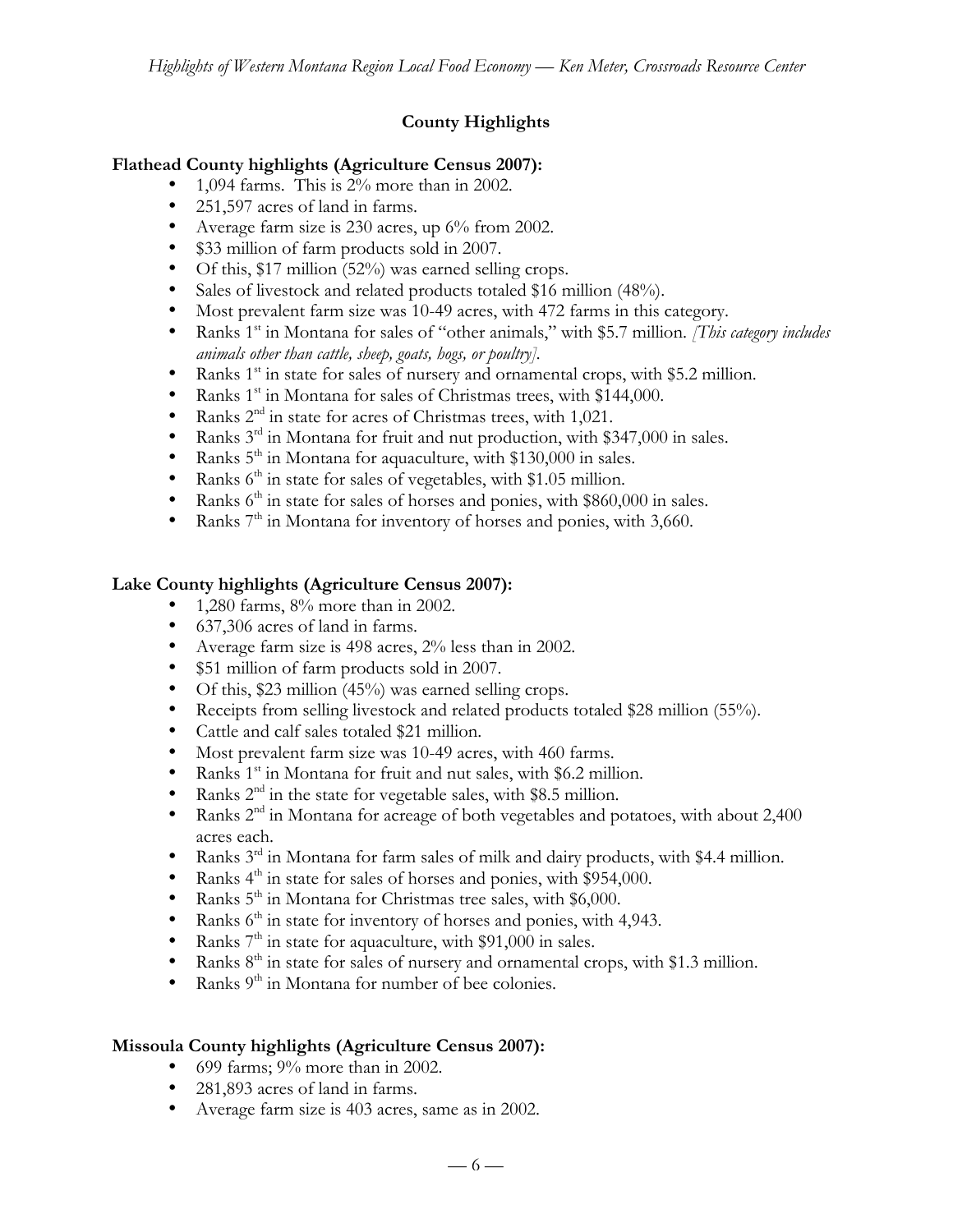- \$7.6 million of farm products sold in 2007.
- Of this, \$2.7 million (36%) was earned selling crops.
- Sales of livestock and related products totaled \$4.9 million (64%).
- Most prevalent farm size was 10-49 acres, with 265 farms in this category.
- Ranks  $2<sup>nd</sup>$  in state for sales of horses and ponies, with \$1.1 million.
- Ranks 4<sup>th</sup> in Montana for sales of fruits and nuts *[sales figures were not released by USDA in an effort to protect confidentiality].*
- Ranks 6<sup>th</sup> in state for Christmas tree sales *[sales figures were not released by USDA in an effort to protect confidentiality].*
- Ranks  $9<sup>th</sup>$  in Montana for sales of nursery and ornamental crops, with \$1 million.

### **Ravalli County highlights (Agriculture Census 2007):**

- 1,532 farms;  $6\%$  more than in 2002.
- 262,872 acres of land in farms.
- Average farm size is 172 acres, 1% larger than in 2002.
- \$35 million of farm products sold in 2007.
- Of this, \$8 million (23%) was earned selling crops.
- Sales of livestock and related products totaled \$27 million (77%).
- Most prevalent farm size was 10-49 acres, with 753 farms in this category.
- Ranks  $1<sup>st</sup>$  in state for inventory of pheasants.
- Ranks  $1^{st}$  in Montana for sales of horses and ponies, with \$1.3 million.<br>• Ranks  $2^{nd}$  in state for farm sales of milk and dairy products, with \$6 mi
- Ranks  $2<sup>nd</sup>$  in state for farm sales of milk and dairy products, with \$6 million.
- Ranks 2<sup>nd</sup> in Montana for sales of fruits and nuts *[sales figures were not released by USDA in an effort to protect confidentiality].*
- Ranks  $4<sup>th</sup>$  in Montana for number of horses and ponies, with 5,038.
- Ranks  $5<sup>th</sup>$  in state for sales of nursery and ornamental crops, with \$2.9 million.
- Ranks 9<sup>th</sup> in Montana for sales of vegetables *[sales figures were not released by USDA in an effort to protect confidentiality].*
- Ranks 9th in state for sales of Christmas trees *[sales figures were not released by USDA in an effort to protect confidentiality].*

#### **Sanders County highlights (Agriculture Census 2007):**

- 508 farms; 9% more than in 2002.
- 341,913 acres of land in farms.
- Average farm size is 673 acres; down 10% from 2002.
- \$14 million of farm products sold in 2007.
- Of this, \$6.4 million (46%) was earned selling crops.
- Sales of livestock and related products totaled \$7.6 million (54%).
- Most prevalent farm size was 10-49 acres, with 152 farms in this category.
- Ranks  $1^{st}$  in Montana for acres of nursery and ornamentals, with 453.
- Ranks 1<sup>st</sup> in state for number of llamas *[inventory numbers were not released by USDA in an effort to protect confidentiality].*
- Ranks  $2<sup>nd</sup>$  in Montana for sales of nursery and ornamental crops, with \$5 million.
- Ranks  $3<sup>rd</sup>$  in state for sales of Christmas trees, with \$34,000.
- Ranks  $4^{\text{th}}$  in state for acres of Christmas trees, with 186.<br>• Ranks  $5^{\text{th}}$  in Montana for fruit and nut production with
- Ranks  $5<sup>th</sup>$  in Montana for fruit and nut production, with \$101,000 in sales.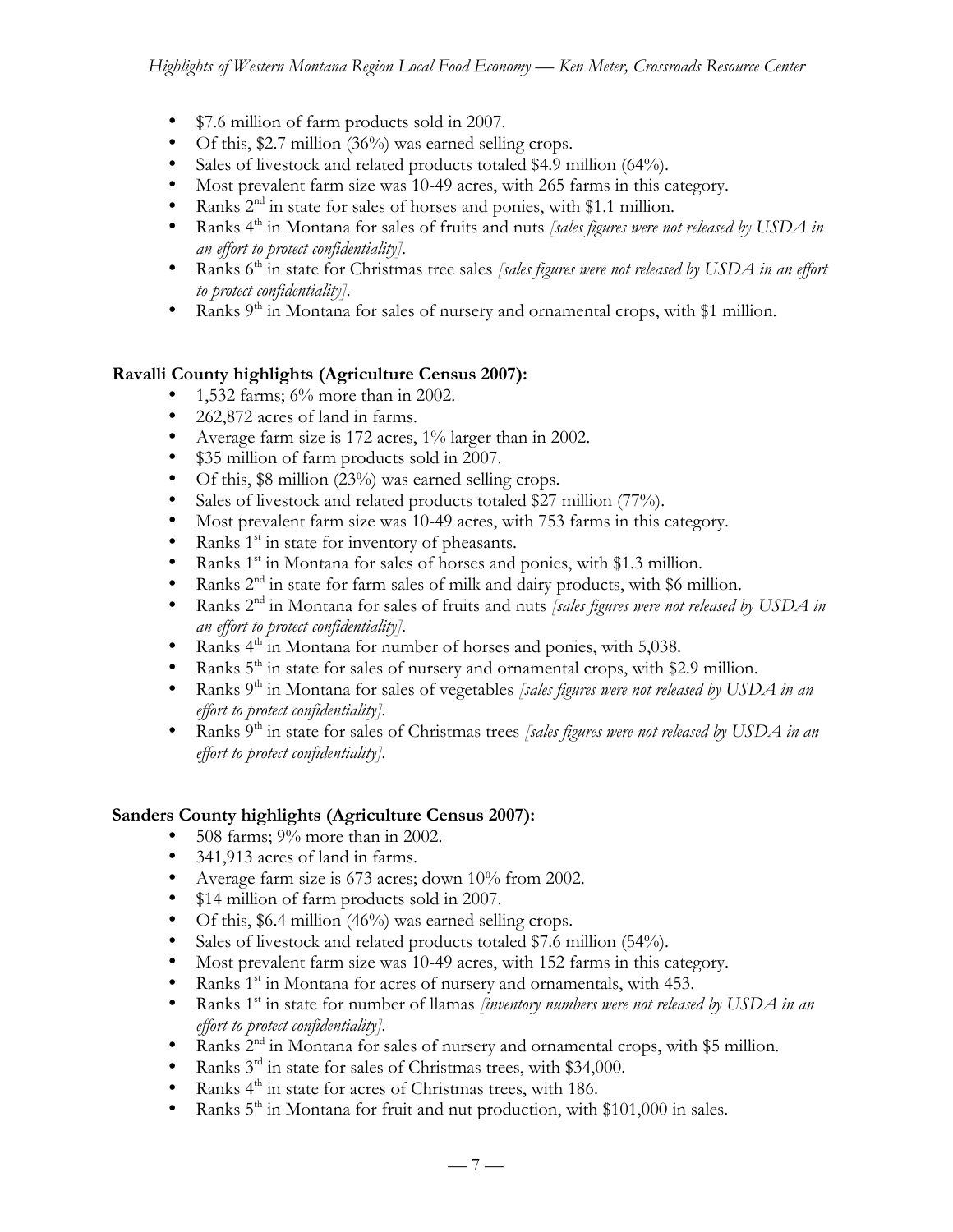## **State of Montana highlights**

#### **Montana highlights (Agriculture Census 2007):**

- 29,524 farms; 6% more than in 2002.
- 61 million acres of land in farms.
- Average farm size is 2,079 acres.
- \$2.8 billion of farm products sold in 2007.
- Of this, \$1.3 billion (45%) was earned selling crops.
- Sales of livestock and related products totaled \$1.5 billion (55%).
- Most prevalent farm size was 1000 or more acres, with 9,791 farms in this category.
- Second most prevalent farm size was 10-49 acres, with 5,462 farms in this category.
- Ranks  $31<sup>st</sup>$  in the nation in farm product sales.
- Ranks  $2<sup>nd</sup>$  in U.S. for acres devoted to barley, with 718,551.
- Ranks 2<sup>nd</sup> in U.S. for acres devoted to dry edible beans, with 222,415.
- Ranks  $2<sup>nd</sup>$  in U.S. for acres devoted to lentils, with 87,797.<br>• Ranks  $3<sup>rd</sup>$  in U.S. for acreage devoted to wheat (5 million a
- Ranks  $3<sup>rd</sup>$  in U.S. for acreage devoted to wheat (5 million acres).
- Ranks  $5<sup>th</sup>$  in U.S. for acreage devoted to forage crops (2.8 million acres).
- Ranks  $7<sup>th</sup>$  in nation for inventory of sheep and lambs (272,012).
- 49% of Montana farms (14,493 of 29,524) reported net losses in 2007.
- 1,287 state farms earned \$6.3 million selling products directly to consumers, \$1.7 million (40%) more than in 2002, when 1,164 farms sold \$4.5 million of products directly.
- Direct food sales from farms account for more sales than the state's  $20<sup>th</sup>$ -largest crop, cherries.
- Direct sales totaled 0.2% of the state's farm product sales, one-half the national average of  $0.4\%$ .
- 229 farms devote 195,204 acres to organic production. This includes 58,868 acres of harvested cropland, and 75,807 acres of pastureland.
- 37,260 acres on 106 farms are undergoing organic conversion.
- 207 of these organic farms sold \$8.7 million of organic products, including \$6.8 million of crops (this may include ornamental and greenhouse crops), \$847,000 of livestock and poultry, and \$1 million of products from livestock and poultry (such as milk or eggs).
- Organic food sales account for more sales than the state's  $15<sup>th</sup>$ -largest crop, chicken eggs.
- 148 farms market through community supported agriculture (CSA).
- 1,224 state farms produce value-added products.
- 7,115 (24%) farms use conservation methods.
- 7,707 farms practice rotational management or intensive grazing.
- 514 farms generate energy or electricity on the farm.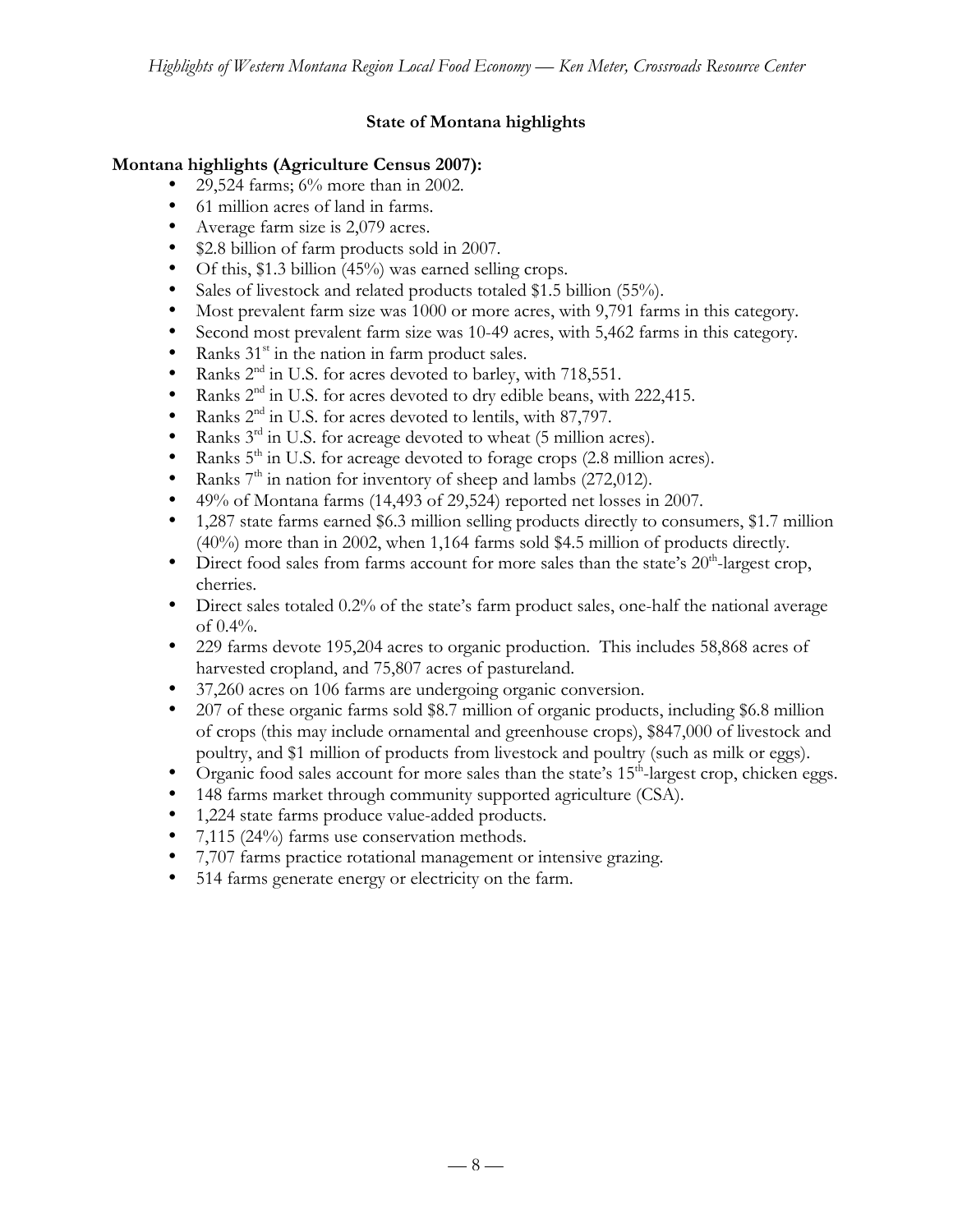## **Montana's top 25 farm products in 2007 (Economic Research Service)**

*See chart on next page*

|                          |                    | \$ millions |
|--------------------------|--------------------|-------------|
| 1                        | Wheat              | 949.9       |
| 2                        | Cattle and calves  | 896.1       |
| 3                        | Barley             | 189.8       |
| $\overline{\mathcal{A}}$ | Hay                | 116.4       |
| 5                        | Sugar beets        | 50.9        |
| 6                        | Lentils            | 42.9        |
| 7                        | Dairy products     | 42.8        |
| 8                        | Hogs               | 36.5        |
| 9                        | Potatoes           | 34.4        |
| 10                       | Greenhouse/nursery | 30.2        |
| 11                       | Dry peas           | 27.1        |
| 12                       | Sheep and lambs    | 18.7        |
| 13                       | Corn               | 15.4        |
| 14                       | Honey              | 14.8        |
| 15                       | Chicken eggs       | 6.9         |
| 16                       | Dry beans          | 6.8         |
| 17                       | Safflower          | 5.3         |
| 18                       | Oats               | 3.5         |
| 19                       | Wool               | 2.4         |
| 20                       | Cherries           | 1.6         |
| 21                       | Flaxseed           | 1.3         |

*Note: aquaculture, turkeys, and mushrooms were also listed among Montana's top 25 products, in that order, but sales figures for these products were not released by ERS. Sales for these products combined appear to total about 3% of the state's farm product sales of \$2.6 billion in 2009.*

Note also that at \$2 million, direct sales from farmers to consumers amount to more than the value of the 20<sup>th</sup> ranking product, cherries.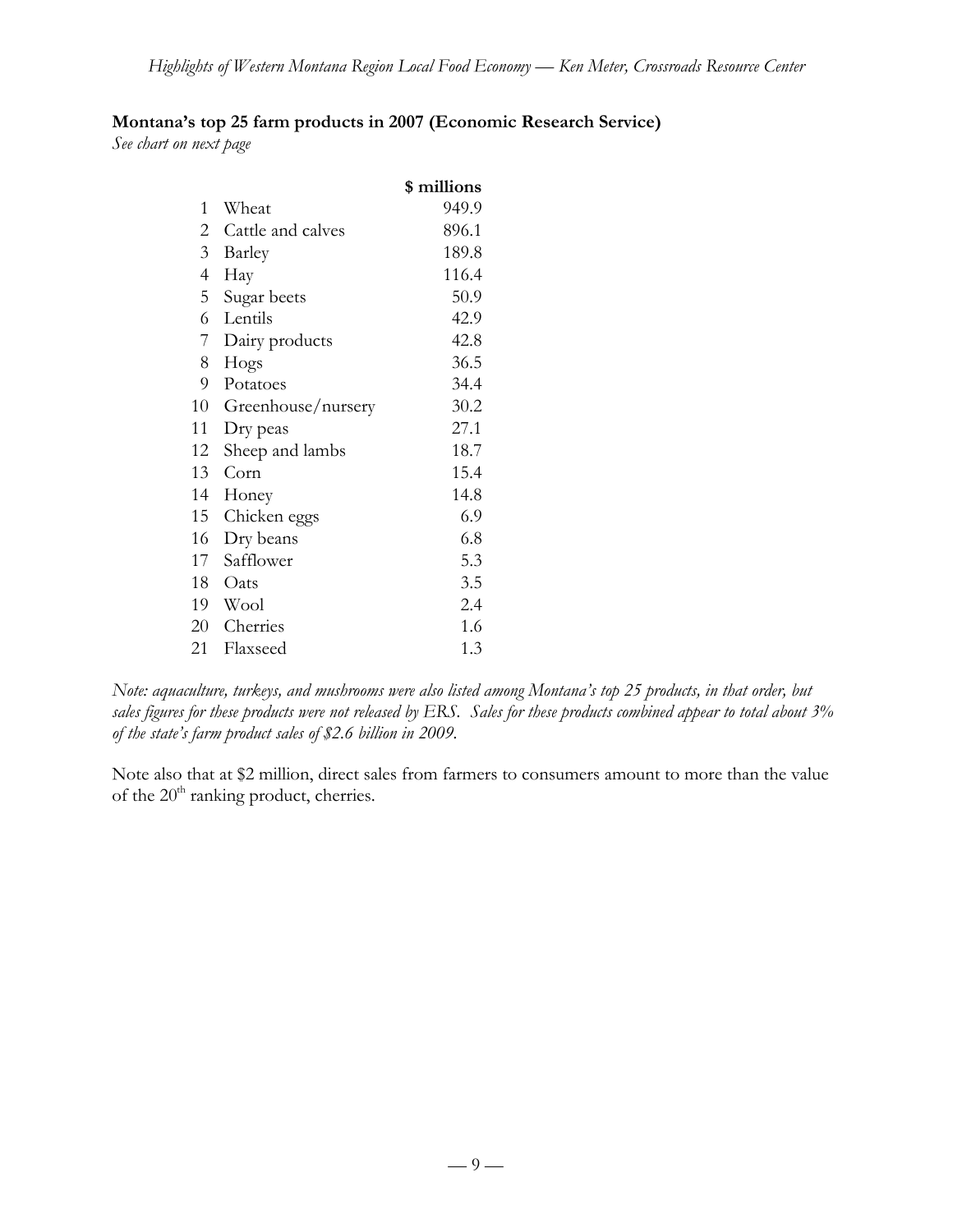**Montana's top 25 farm products in 2007 (Economic Research Service)**

*See table on previous page*



**Top farm products sold by Montana farms, 2009**

*Source: USDA Economic Research Service*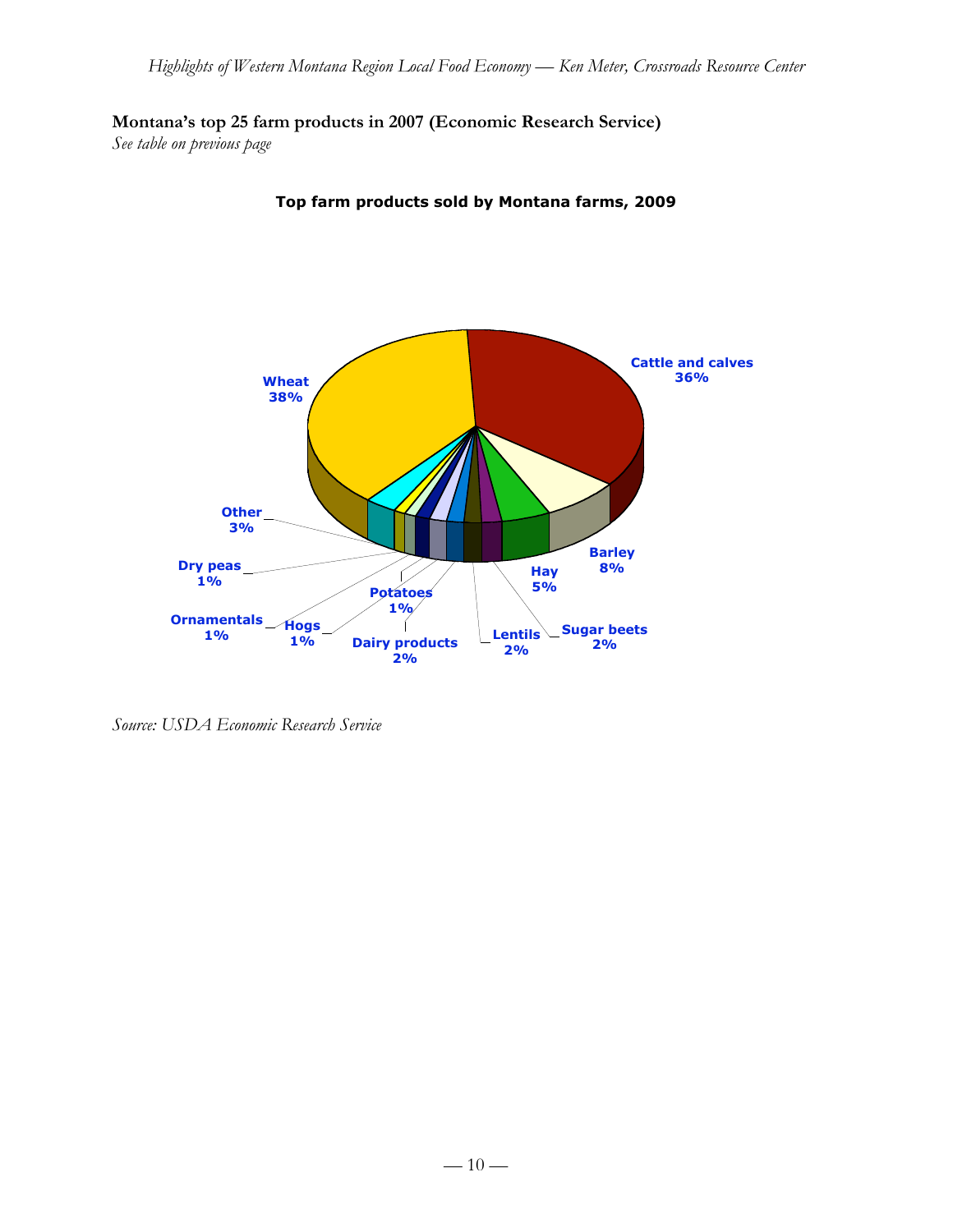#### **Balance of Cash Receipts and Production Costs (BEA):**

Western Montana Region ranchers and farmers sell \$167 million of food commodities per year (a thirty-year average for 1979-2008), spending \$198 million to raise them, for an average loss of \$31 million each year. These figures do not include federal subsidies (see below). *Note that these sales figures compiled by the BEA may differ from cash receipts recorded by the USDA Agriculture Census (above).*

Since 1979, farm producers have spent \$940 million more producing crops and livestock than they earned by selling these products. This amounts to a loss of 19% of farm product sales. Total cash flow for farmers in the region has been negative for all but three years since 1979. Moreover, 73% of the region's farms and ranches reported net losses in 2007 (Ag Census), even after federal subsidies are taken into account. Western Montana Region farmers and ranchers earned \$76 million less by selling commodities in 2008 than they earned in 1969 (in 2008 dollars).

Farmers and ranchers earn \$15 million per year of farm-related income — primarily custom work, and rental income (thirty-year average for 1979-2008). Federal farm support payments are relatively small, averaging \$5 million per year for the entire region (for the years 1979-2008). Overall, this means farm families rely heavily on off-farm jobs to make ends meet, and for health care benefits.

#### **The region's consumers:**

Western Montana Region consumers spend \$749 million buying food each year, including \$440 million for home use. Most of this food is produced outside the region. Only \$2 million of food products (1.4% of farm cash receipts, and 0.3% of the region's consumer market) are sold by farmers directly to consumers.

Estimated change in net assets for all region households combined was a loss of \$954 million in 2008 alone (BLS). This places further pressure on residents trying to pay for food.

#### **Farm and food economy summary:**

Farmers lose \$31 million each year producing food commodities, and spend \$80 million buying inputs from external suppliers, for a total loss of \$111 million to the region. Federal subsidies (see above) do not fully compensate for these losses, and moreover, only are given to farmers who grow select crops, such as wheat and barley.

Meanwhile, consumers spend an estimated \$680 million buying food from outside the region. Adding losses from the farm economy to these consumer dollars that flow away from the region, total loss to the region is \$785 million of potential wealth *each year*. This loss amounts to more than four times of the value of all commodities farmers raise in the region.

#### **Western Montana Region — markets for food eaten at home (2008):**

|                                     | millions |
|-------------------------------------|----------|
| Meats, poultry, fish, and eggs      | \$94.5   |
| Fruits & vegetables                 | 84.3     |
| Cereals and bakery products         | 56.2     |
| Dairy products                      | 50.3     |
| "Other," incl. sweets, fats, & oils | 155.2    |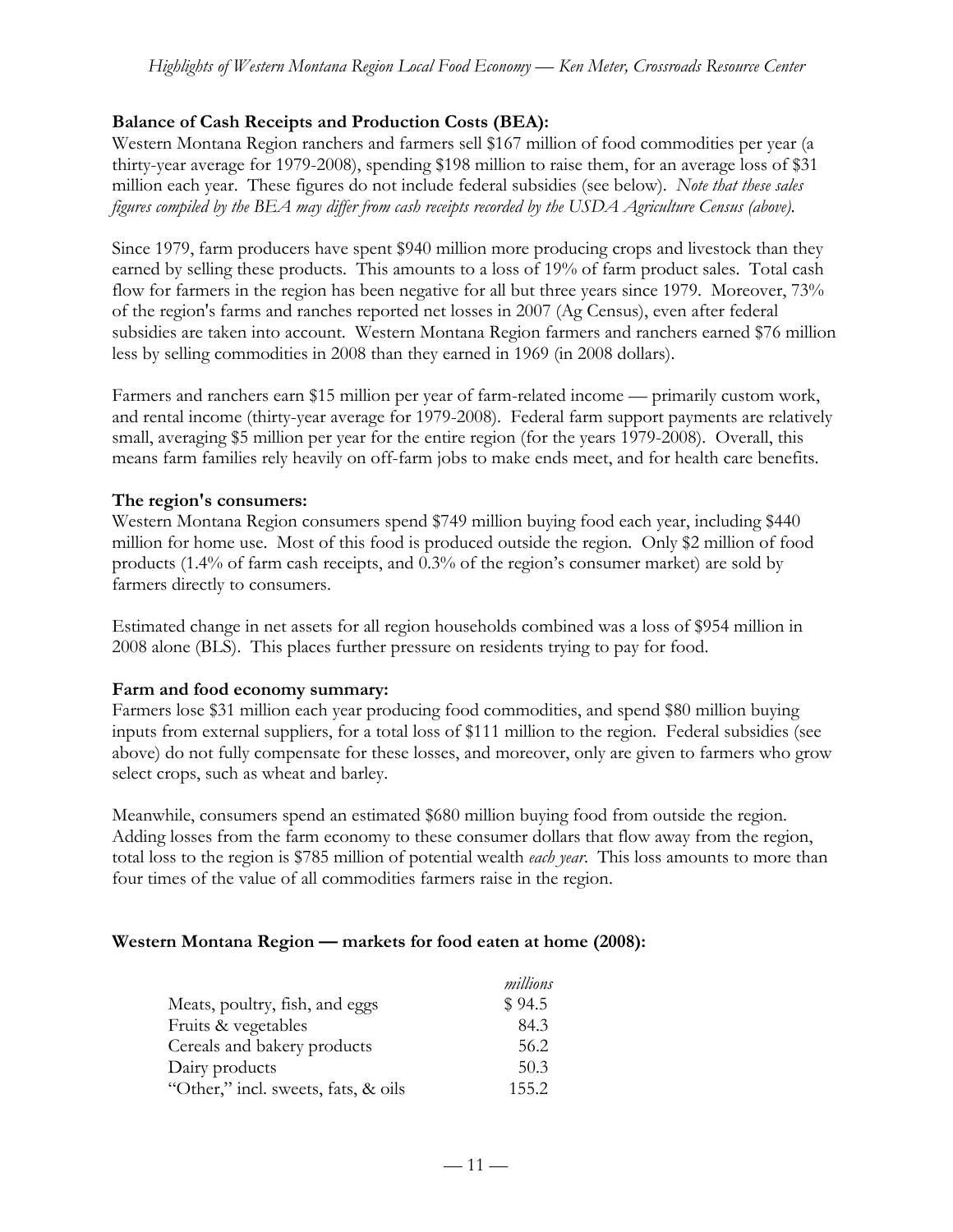If Western Montana consumers purchased only 15% of the food they need for home use directly from farmers in the region, this would produce \$66 million of new farm income in the region.

#### **Missoula Metro region — markets for food eaten at home (2008):**

*Source: Bureau of Labor Statistics*

Missoula residents purchase \$291 million of food each year; \$171 million to eat at home. Home purchases break down in the following way:

|                                     | millions |
|-------------------------------------|----------|
| Meats, poultry, fish, and eggs      | \$36.7   |
| Fruits & vegetables                 | 32.8     |
| Cereals and bakery products         | 21.8     |
| Dairy products                      | 19.6     |
| "Other," incl. sweets, fats, & oils | 60.4     |

#### **Kalispell Metro region — markets for food eaten at home (2008):**

#### *Source: Bureau of Labor Statistics*

Kalispell residents purchase \$241 million of food each year; \$142 million to eat at home. Home purchases break down in the following way:

|                                     | millions |
|-------------------------------------|----------|
| Meats, poultry, fish, and eggs      | \$30.4   |
| Fruits & vegetables                 | 27.1     |
| Cereals and bakery products         | 18.1     |
| Dairy products                      | 16.2     |
| "Other," incl. sweets, fats, & oils | 50.0     |

## **Helena Metro region — markets for food eaten at home (2008):**

#### *Source: Bureau of Labor Statistics*

Helena residents purchase \$196 million of food each year; \$115 million to eat at home. Home purchases break down in the following way:

|                                     | millions |
|-------------------------------------|----------|
| Meats, poultry, fish, and eggs      | 24.7     |
| Fruits & vegetables                 | 22.1     |
| Cereals and bakery products         | 14.7     |
| Dairy products                      | 13.2     |
| "Other," incl. sweets, fats, & oils | 40.7     |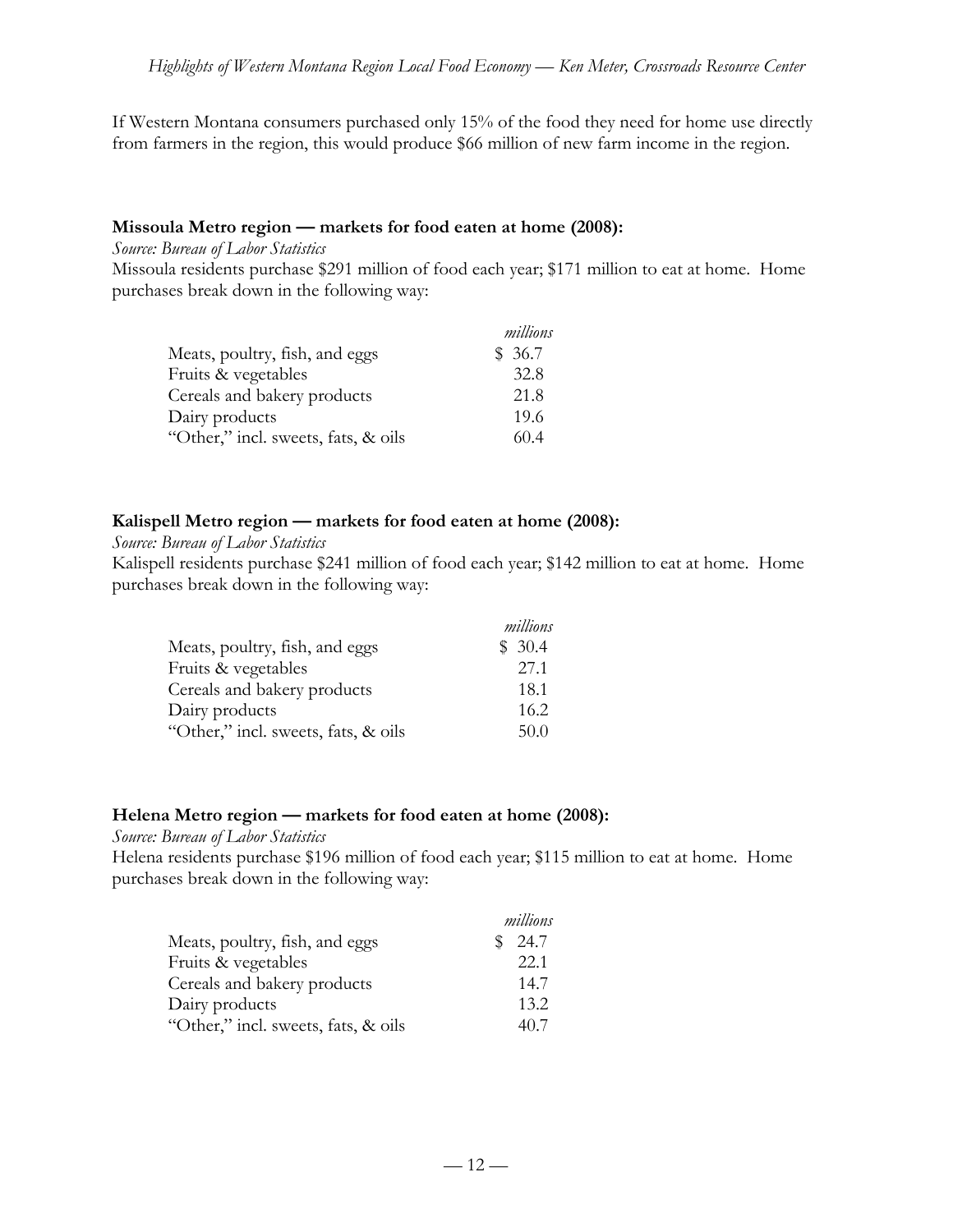#### **Butte region — markets for food eaten at home (2008):**

*Source: Bureau of Labor Statistics*

Butte residents purchase \$89 million of food each year; \$52 million to eat at home. Home purchases break down in the following way:

|                                     | millions |
|-------------------------------------|----------|
| Meats, poultry, fish, and eggs      | 11.2     |
| Fruits & vegetables                 | 10.0     |
| Cereals and bakery products         | 6.7      |
| Dairy products                      | 6.0      |
| "Other," incl. sweets, fats, & oils | 18.4     |

#### **State of Montana — markets for food eaten at home (2008):**

*Source: Bureau of Labor Statistics*

Montanans purchase \$2.6 billion of food per year, \$1.5 billion of this to eat at home. Home purchases break down in the following way:

|                                     | millions |
|-------------------------------------|----------|
| Meats, poultry, fish, and eggs      | \$331    |
| Fruits & vegetables                 | 295      |
| Cereals and bakery products         | 197      |
| Dairy products                      | 176      |
| "Other," incl. sweets, fats, & oils | 543      |